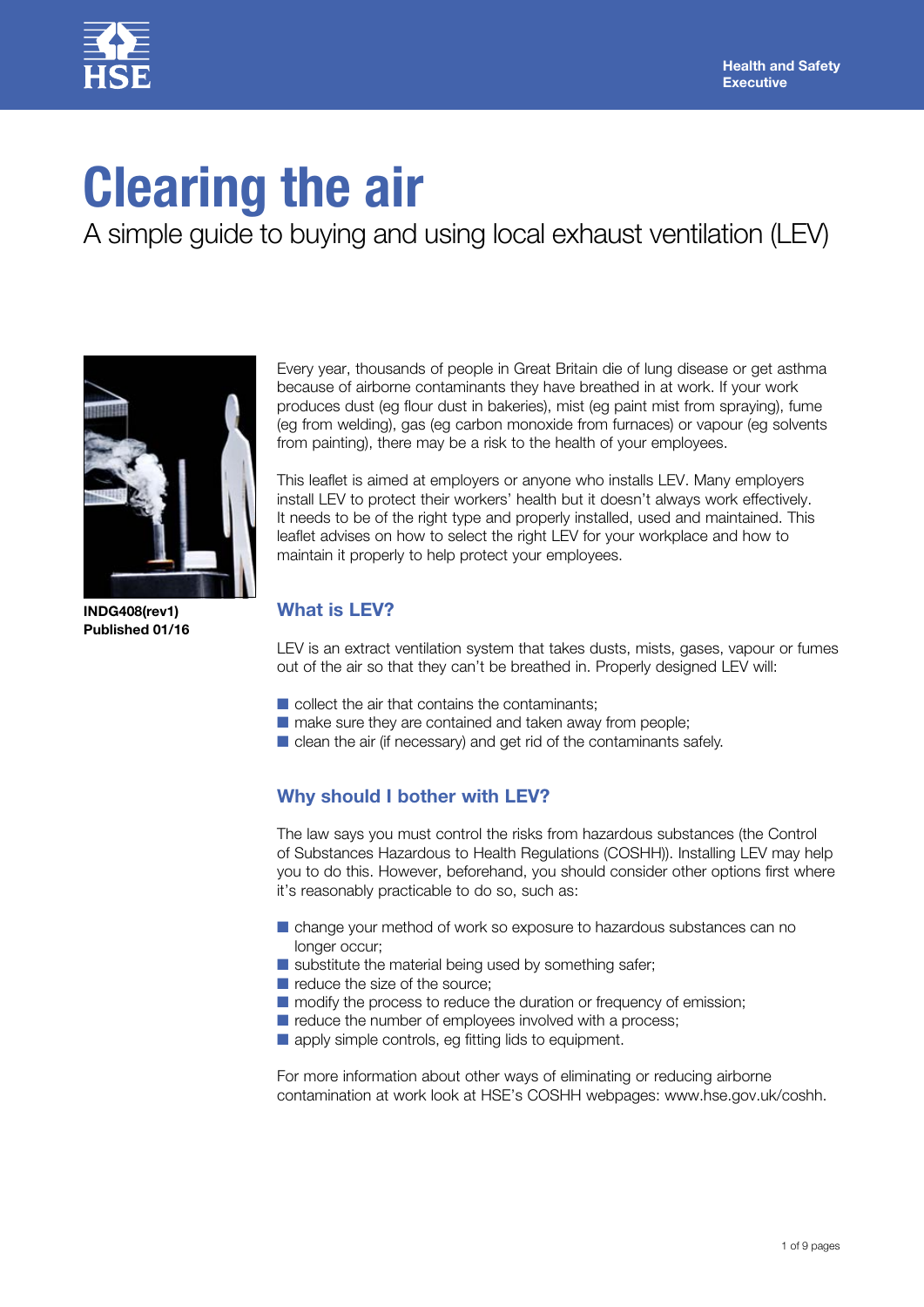# **What makes up an LEV system?**



**Figure 1** Common elements of a simple LEV system

A typical LEV system will have:

**Hood(s)** – to collect airborne contaminants at, or near, where they are created (the source).

**Ducts** – to carry the airborne contaminants away from the process.

**Air cleaner** – to filter and clean the extracted air.

**Fan** – which must be the right size and type to deliver sufficient 'suck' to the hood. **Discharge** – for the safe release of cleaned, extracted air into the atmosphere.

### **An LEV hood may be tiny and built into a hand-held tool or it may be large enough to walk into. Here are some examples.**



**Figure 2** On-tool extraction – soldering iron



**Figure 5** Moveable capturing **Figure 6** Small booth hood







**Figure 4** Fixed capturing hood



**Figure 7** Walk-in booth

# **How do I make sure I get the right type of LEV?**

When LEV doesn't work as well as it should, a common reason is that the hood doesn't catch or contain the contaminants effectively. It is important to match the hood to the source that you want to control.

There may be a standard, 'off-the-shelf' system that would be suitable for you. However, it should be fit for purpose and capable of adequately controlling exposure.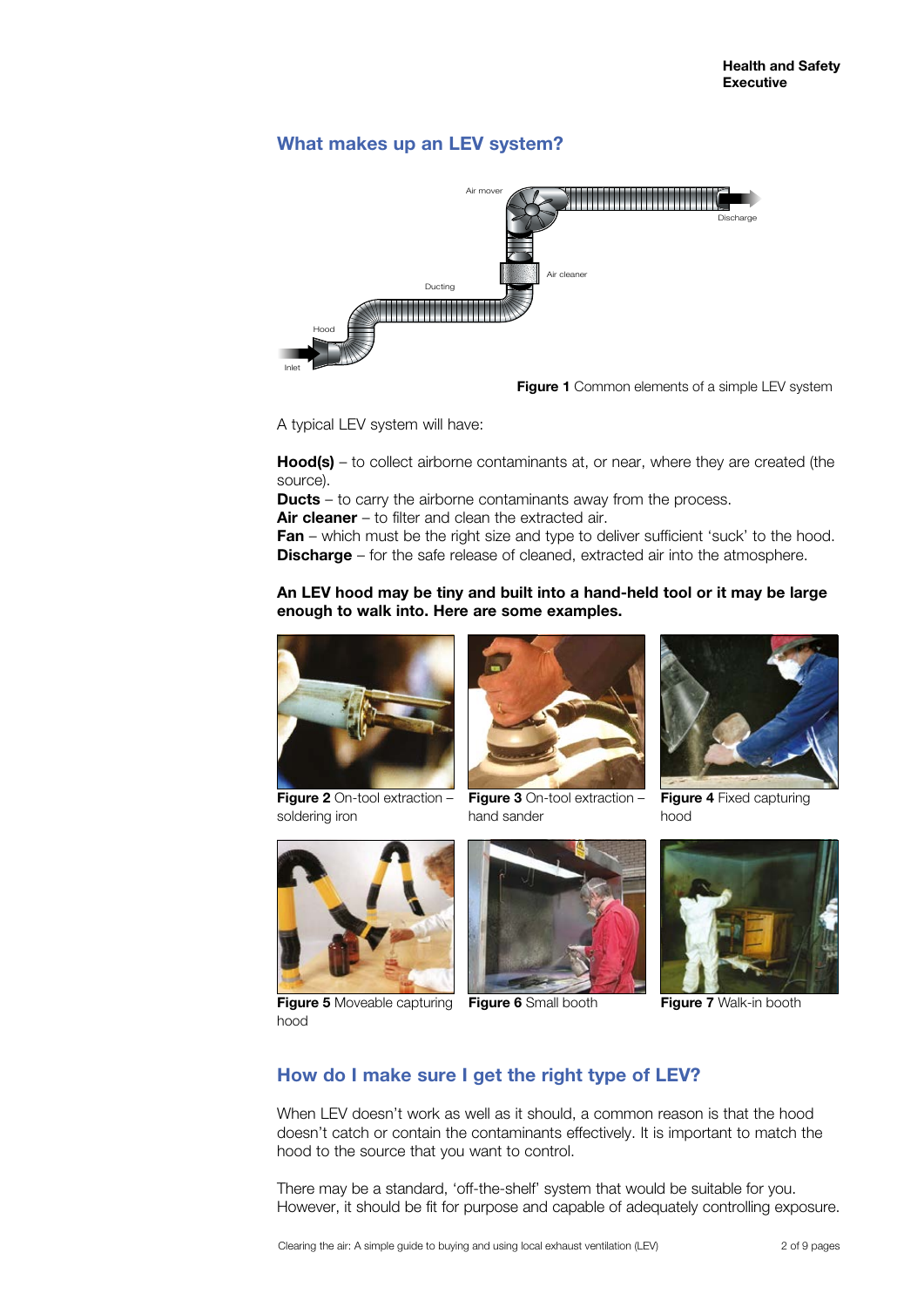Ask your trade association or check industry guides. For example: woodworking machinery manufacturers may be able to provide or recommend volume flow rates (VFR) for LEV systems fitted to their machines. HSE has developed a free internet tool that provides practical advice on how to control risk of exposure (including information on LEV): www.coshh-essentials.org.uk.

If you have to make any changes to a standard system, or if there is no standard system for your industry, a clear specification will help you get what you need, and avoid any misunderstandings with the LEV supplier. You can get help to write a specification of what you will need (see 'Useful links').

In developing a specification for your LEV:

- describe the process, the contaminant, its hazards and the sources to be controlled, and how stringent the control needs to be. The important chemical and flammable properties of substances and products appear in the safety data sheet;
- require indicators to be fitted to show that the system is working properly;
- require the LEV to be easy to use, check, maintain and clean, taking account of other risks, eg accessibility, skin contamination and waste removal and filter changing without spreading contamination;
- specify that the supplier provides training in how to use, check and maintain the LEV system;
- require the supplier to provide a user manual that describes and explains the LEV system, how to use, check, maintain and test it, along with performance benchmarks and schedules for replacing parts;
- require the supplier to provide a logbook for the system to record the results of checks and maintenance.

Talking to employees and/or their representatives about how your LEV will be used can provide useful information to consider when drawing up your specification. This will help ensure your LEV is both effective and practical.

Take this to your LEV supplier or to a ventilation engineer to design a system that will work for you.

Installing LEV is rarely straightforward and mistakes can be costly; if you need further assistance developing your specification seek competent advice to help you select the right type of LEV (see 'Useful links').

# **How do I select an LEV supplier?**

You are responsible for making sure that your supplier is competent to define, design and install a suitable LEV system to meet the performance intended by design, and so selecting the right contractor is crucial. To help you do this, you may wish to:

- invite more than one tender;
- provide a drawing of the area and the processes to be controlled;
- provide your specification for the work to be done;
- tell potential contractors about any environmental or fire and explosion requirements;
- ask potential contractors to visit the site to see the processes.

Questions you may wish to ask potential suppliers:

■ What experience do you have in designing and providing LEV systems?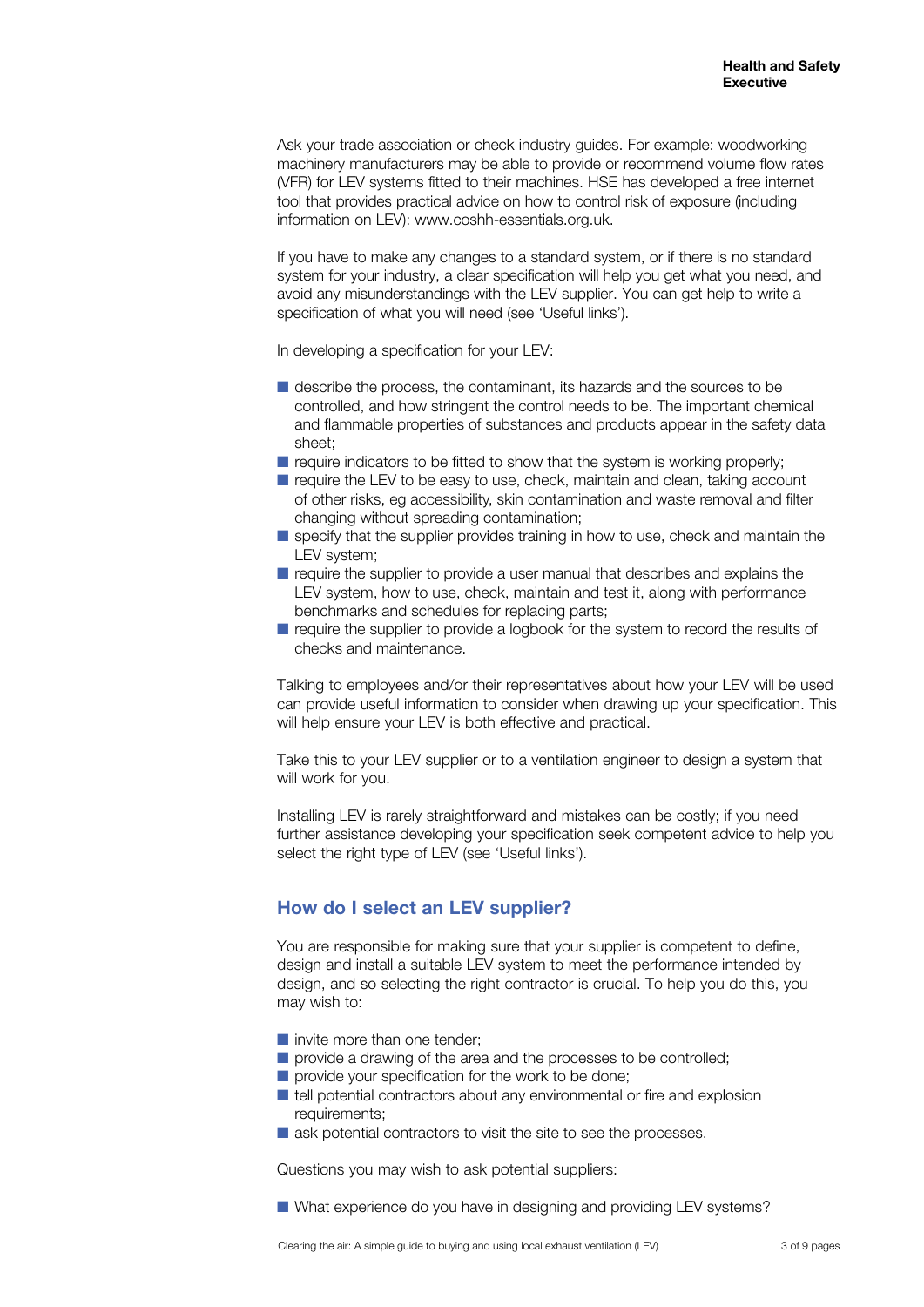- What are your professional qualifications, experience and memberships?
- To which industries have you supplied LEV?
- Have you successfully applied LEV to similar processes or activities in my industry?
- Can you provide references, testimonials or examples showing successful installation of LEV systems? Contact or, preferably, visit past customers to check references.
- Are you tied to a particular range of LEV products?
- How will you show that the LEV provides adequate control?
- What training do you include for using, checking and maintaining the LEV system?

 $\blacksquare$  Only buy LEV that will adequately control exposure – ask the supplier how they will prove this

## **How do I know the LEV works?**

Check the supplier's quotation covers all your requirements as laid out in your specification. On installation, the supplier should test the LEV to make sure it is working according to the specification. This is called 'commissioning' and shows that it has been installed properly and that it controls exposure. This will need your co-operation because it should be done when normal working is taking place.

You are responsible for ensuring your employees are trained and use the LEV correctly; ask the supplier how the LEV works and how to check and maintain it. Some suppliers may offer training.

## **Key documents to expect from the supplier**

#### **1 A user manual with a general specification of what the LEV system is designed to control and how it achieves that control, including:**

- $\blacksquare$  a description of the system with diagrams;
- performance information from commissioning;
- a description of checks and maintenance and replacement schedules, including frequency;
- a listing of replaceable parts (and part numbers);
- a detailed description of the specific statutory 'thorough examination and test' requirements and exposure targets;
- signs of wear and control failure;
- a description of how operators should use the system so it works effectively.

#### **2 A logbook that includes:**

- schedules for regular checks and maintenance;
- records of regular checks, maintenance, replacements and repairs;
- checks of compliance with the correct way of working with the LEV system;
- the name of the person who made these checks.

#### **3 A commissioning report that includes:**

- diagrams and a description of the LEV, including test points;
- details of the LEV performance specification;
- results, such as pressures and velocities at stated points;
- calculations;
- written descriptions of the commissioning, the tests undertaken and the outcome. Where necessary, this should include air sampling results;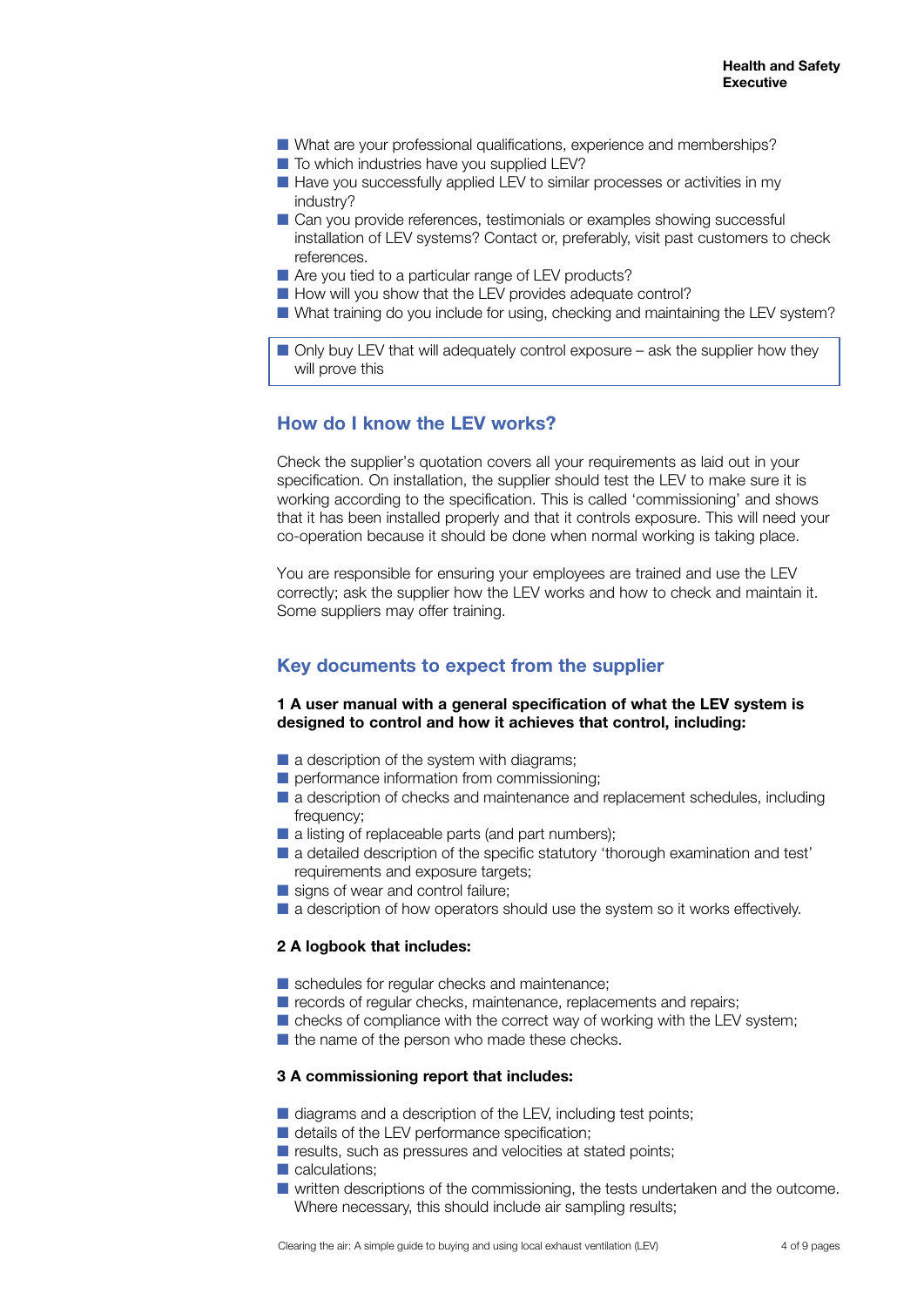■ a description of how operators should use the system so it works effectively.

■ A user manual, a logbook, a commissioning report and appropriate training will help you keep control. If you don't have them, ask your LEV supplier for them

## **What do I need to do once the LEV is installed?**

The law says that you need to make sure it carries on working properly. The user manual, logbook and training will help you do this. Most LEV systems need a thorough examination (see below) by a competent person and test once each year (legally, you are allowed no more than 14 months between tests) to make sure it works well and continues to protect your employees. Some LEV systems (such as those controlling more critical or high-hazard processes) need more frequent thorough examination and testing. COSHH requires more frequent testing for some processes.

If you have an LEV system that hasn't been commissioned, you will need to have its performance tested to ensure that it is adequately controlling exposure.

## **Checking and maintenance**

How often you check your LEV and how you do it will depend on how complicated the system is, how likely it is to fail, and the consequences if it does. Complicated LEV that will have serious consequences if it goes wrong needs more frequent checks and maintenance.

As you gain more experience in running the LEV system you may need to change the frequency of your checks in the user manual.

Checks and maintenance tend to cover four types of parts:

- moving parts that may wear, such as fan bearings or filter shakers;
- non-moving parts, such as hoods, ductwork and seals (which can suffer physical or chemical damage and wear);
- $\blacksquare$  parts that deteriorate with use, such as filters or flexible ducting;
- items that need regular attention, such as filters that need replacing, or removing sludge from a wet scrubber.

If the LEV can become contaminated with toxic substances, you may need to use 'permits to work' and formal method statements when people work on the system.

Allocate specific responsibilities for checks and maintenance. These may overlap, for example:

| Operator                          | Make daily checks, report faults                                                                                        |
|-----------------------------------|-------------------------------------------------------------------------------------------------------------------------|
| Safety/workers'<br>representative | Make weekly, monthly checks                                                                                             |
| Supervisor                        | Make weekly checks, arrange repairs, correct deviations from the<br>correct way of working, record findings and actions |
| Section manager                   | Identify problems, receive regular reports from the supervisor, be<br>responsible for maintenance and testing           |
| Works engineer                    | Repair faults, carry out maintenance, arrange thorough examination                                                      |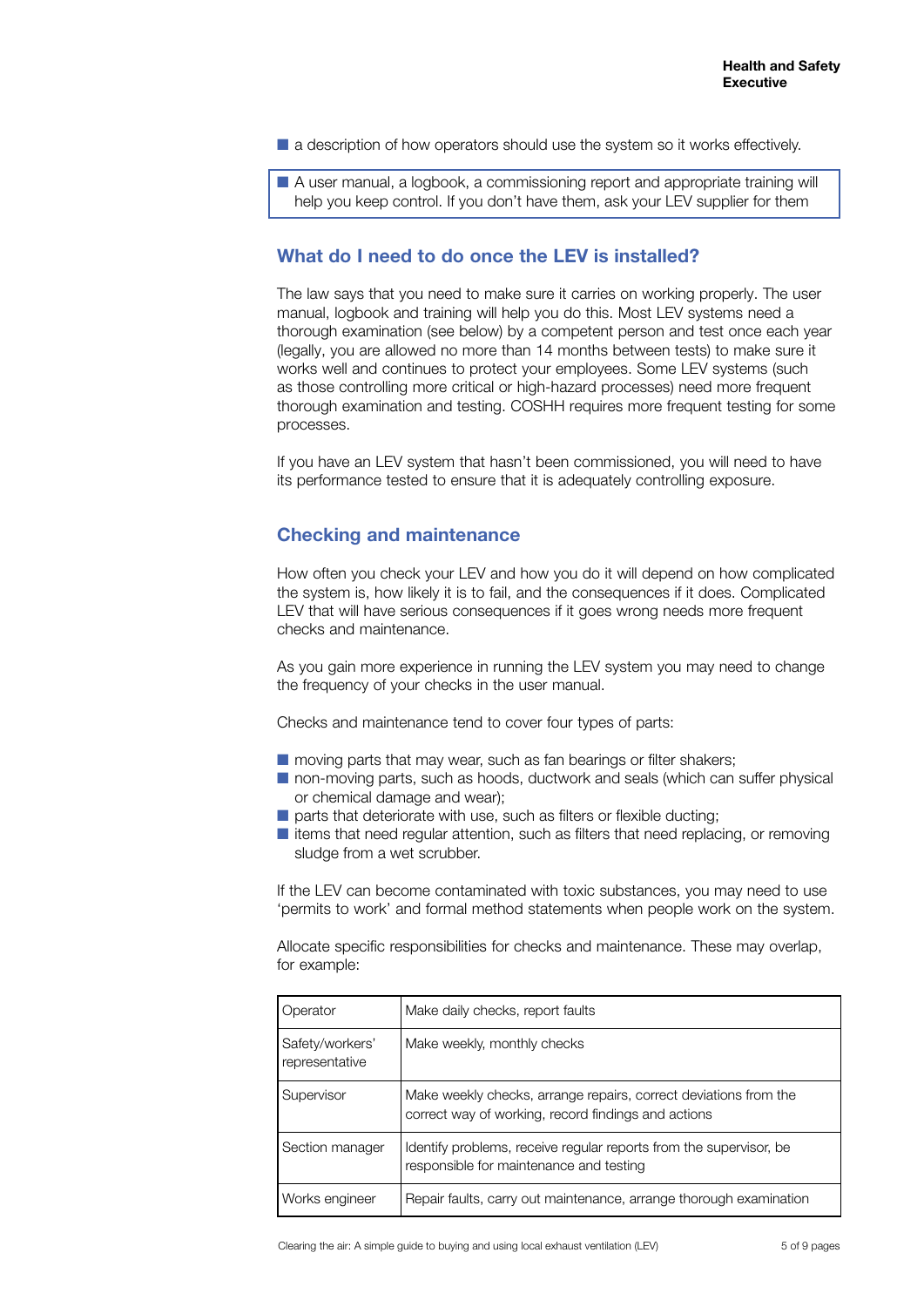If there is any obvious damage to the LEV, or it clearly isn't working properly, employees should be encouraged to report this and you should have it repaired straight away.

Also ask employees using LEV – and any workers' representatives – for feedback and suggestions on how the LEV and working practices can be improved.

## **What records do I need to keep?**

In your logbook, keep a record of all LEV checks and maintenance to show that it has been done and that the LEV is working as well as it should be. This will also help you keep track of repairs and sort problems out before they get more serious. As you already need to keep thorough examination and test reports for at least five years, it may also be helpful to you to keep your logbook for at least five years.

## **What is a thorough examination and test?**

The thorough examination tests the LEV against the performance recorded in the commissioning report. It should include airflow and pressure measurements, checks on control effectiveness and, possibly, exposure measurement. If you don't have the design performance data you will not know whether your system is working correctly, so you may need to have your system commissioned. If your system has already been commissioned but you have changed the process or layout since then, you need to recommission it. A professional adviser such as an occupational hygiene specialist or LEV engineer can help you work out what you need to do.

The examination and test must be done by a 'competent person'. It isn't normally something you can do yourself. You and your employees will need to co-operate with the examiner. Give them the:

- **LEV** commissioning report;
- **LEV** user manual;
- logbook with details of checks and maintenance activities.

The examiner will attach a 'tested' label to all hoods. This will include the name of the examiner and the date of the next test. If a hood has clearly failed, then a red 'fail' label will be attached instead and urgent action will be necessary. The examiner will give you a report of the examination and test, which should include a prioritised action plan listing anything that you need to do.

If the examination and test show that the LEV is not adequately controlling people's exposure to airborne contaminants, stop the work and repair the LEV. If you want work to continue while you arrange repair, employees will need further protection such as suitable personal protective equipment and respiratory protection. The system should carry the red 'fail' label until it has been repaired.

If the thorough examination and test report action plan contains long lists of repairs and poor performance, this tells you that your checking and maintenance is not good enough. Use the test report as an audit of your procedures and an opportunity to review all your exposure control measures. Improve them if you can.

■ It is your responsibility to arrange checks, maintenance and a thorough examination and test – make sure you use competent people

■ Thoroughly examine and test the LEV against the original commissioning report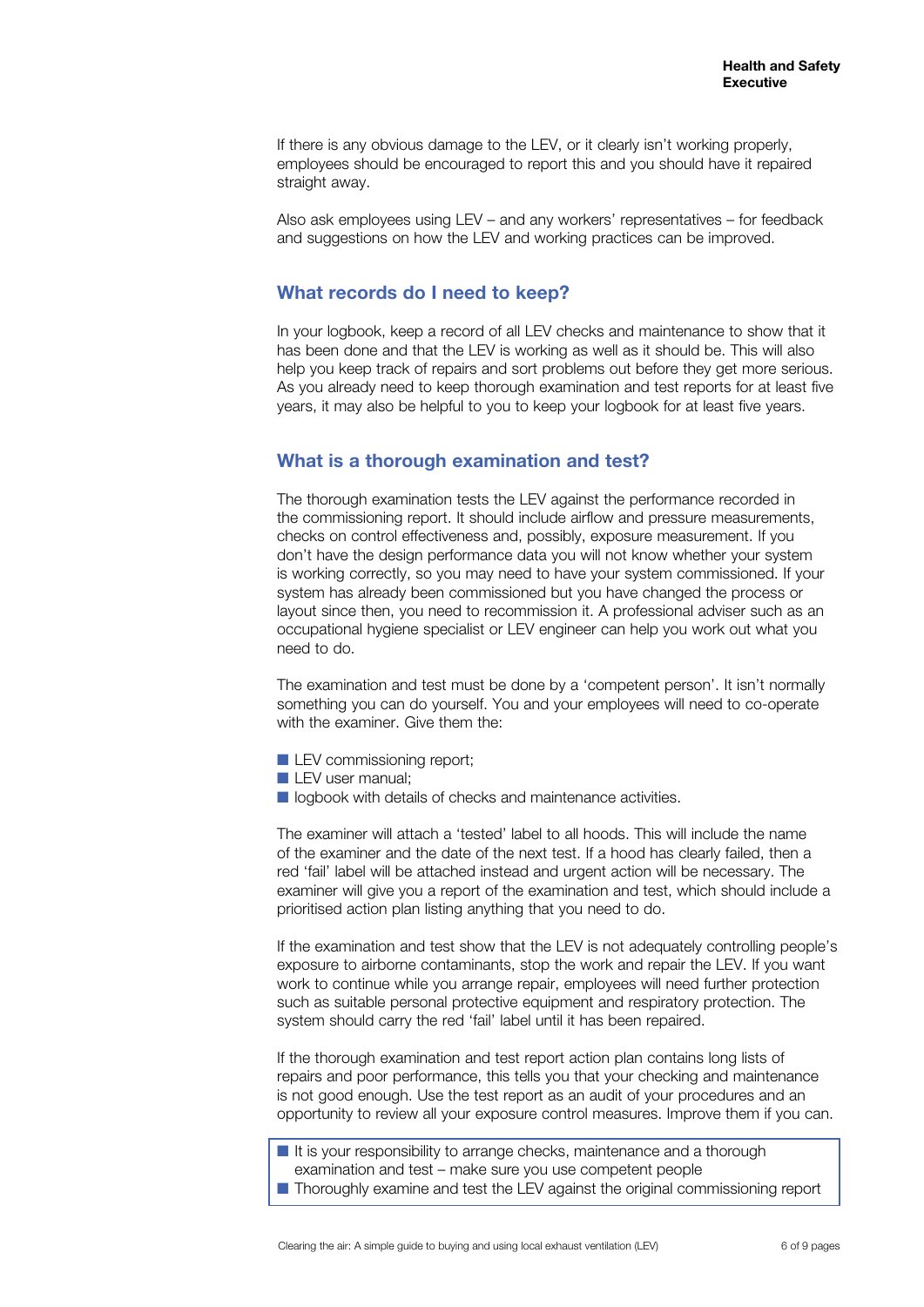## **Competence**

You must make sure that anyone who designs, selects, checks and maintains the LEV system and does the thorough examination and test is competent. They should have the knowledge, skills and experience to do the job properly. There are relevant courses available (for example, see BOHS and CIBSE in 'Useful links').

## **What training for operators/supervisors/managers should I provide?**

Training should cover the basics of:

- $\blacksquare$  the harmful nature of the substances you use;
- how exposure may occur;
- how the LEV system works;
- $\blacksquare$  methods of working that get the best out of the LEV;
- how to check the LEV is working;
- the consequences of the LEV failing;
- what to do if something goes wrong.

Keep training records for everyone. This includes refresher training. Changes to the work process mean that the LEV may also need to change and staff may need retraining.

## **LEV checklist for employers**

| <b>Issue</b>                                                                                        | <b>Possible solution</b>                                                                                                                                                                                                                           |
|-----------------------------------------------------------------------------------------------------|----------------------------------------------------------------------------------------------------------------------------------------------------------------------------------------------------------------------------------------------------|
| Which sources are<br>causing exposure?                                                              | Take advice from suppliers, trade associations, professional<br>advisers, the HSE website and other reliable sources                                                                                                                               |
| What type of LEV system<br>do I need?                                                               | Write a specification. If necessary, get professional advice. Be<br>very clear about the type of LEV hood needed. Make sure that<br>your adviser has the competence and experience you need                                                        |
| Has my LEV system<br>been installed and<br>commissioned properly?                                   | Make sure your LEV system is installed and commissioned by<br>a competent person. Get a full commissioning report and user<br>manual. Ensure simple instrumentation is installed to check<br>performance (eg a hood manometer)                     |
| Have I, and my staff, been<br>properly trained?                                                     | Include training in your LEV specification document. Make<br>sure employees and the person responsible for checking and<br>maintaining the system are trained. Keep training records                                                               |
| How do I check and<br>maintain my LEV system?                                                       | Look at the user manual, which should list the checks and<br>their frequency. If you don't have one, get one written. Appoint<br>people to do the checks, maintenance and repairs. Record any<br>checking and maintenance details in the logbook   |
| Have you changed the<br>way you work or the<br>production process but<br>not the LEV?               | Treat and plan changes to the LEV as part of any change to<br>the production process. Don't assume it will cope. Get the LEV<br>system recommissioned                                                                                              |
| How do I arrange a<br>thorough examination and<br>test of the LEV? What do I<br>do with the report? | Include thorough examination and test in the yearly management<br>cycle. Make sure that your examiner has the competence and<br>experience you need. Follow the recommendations in the test<br>report and carry out necessary repair work promptly |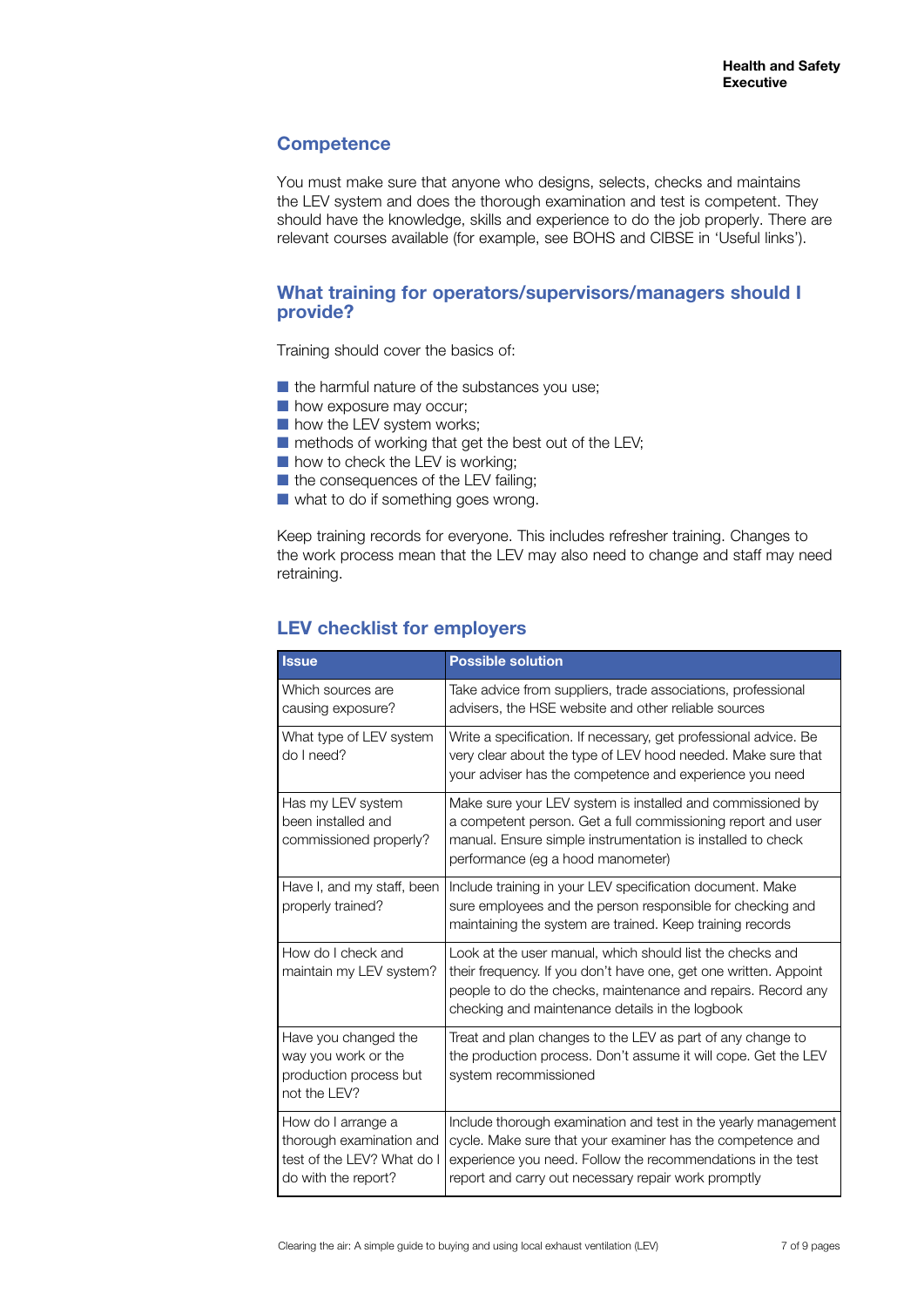| <b>Issue</b>                                                 | <b>Possible solution</b>                                                                                                                                                                                                  |
|--------------------------------------------------------------|---------------------------------------------------------------------------------------------------------------------------------------------------------------------------------------------------------------------------|
| The examiner has put a<br>red 'fail' label on an LEV<br>hood | Check the test report for actions needed and arrange for repair.<br>If necessary, provide further protection for your employees in<br>the meantime, including personal protective equipment and<br>respiratory protection |
| When should I review<br>exposure control<br>measures?        | Treat the LEV examination and test report as an audit on<br>exposure controls. Think about what more you can do to stop<br>employees breathing in airborne contaminants                                                   |

# **Further reading**

*Working with substances hazardous to health: A brief guide to COSHH* INDG136(rev5) HSE 2012 www.hse.gov.uk/pubns/indg136.htm

*Controlling airborne contaminants at work: A guide to local exhaust ventilation (LEV)* HSG258 (Second edition) HSE Books 2011 www.hse.gov.uk/pubns/books/hsg258.htm

*Time to clear the air! A workers' pocket guide to local exhaust ventilation (LEV)* INDG409 HSE 2008 www.hse.gov.uk/pubns/indg409.htm

*Control of substances hazardous to health (Sixth edition). The Control of Substances Hazardous to Health Regulations 2002. Approved Code of Practice and guidance* L5 (Sixth edition) HSE Books 2013 www.hse.gov.uk/pubns/books/l5.htm

See also HSE's COSHH essentials at www.hse.gov.uk/coshh/essentials.

#### **Useful links**

Chartered Institution of Building Services Engineers (CIBSE) [www.cibse.org](http://www.cibse.org) Main professional engineering body offering qualifications and membership to ventilation engineers

Building and Engineering Services Association (B&ES) [www.b-es.org](http://www.b-es.org) Main representative organisation for companies installing ventilation systems including LEV

Institution of Local Exhaust Ventilation Engineers (ILEVE) www.ileve.org Formed to promote the science, understanding, education, art and practice of local exhaust ventilation engineering

British Occupational Hygiene Society (BOHS) [www.bohs.org](http://www.bohs.org) For help with process and source assessment and LEV design and specification as well as qualifications in designing and testing LEV

Institution of Occupational Safety and Health (IOSH) [www.iosh.co.uk](http://www.iosh.co.uk) For general advice on choosing LEV systems

#### Safety Assessment Federation (SAFED) [www.safed.co.uk](http://www.safed.co.uk)

Represents many insurance companies doing independent engineering inspection and certification of machinery and equipment including LEV systems